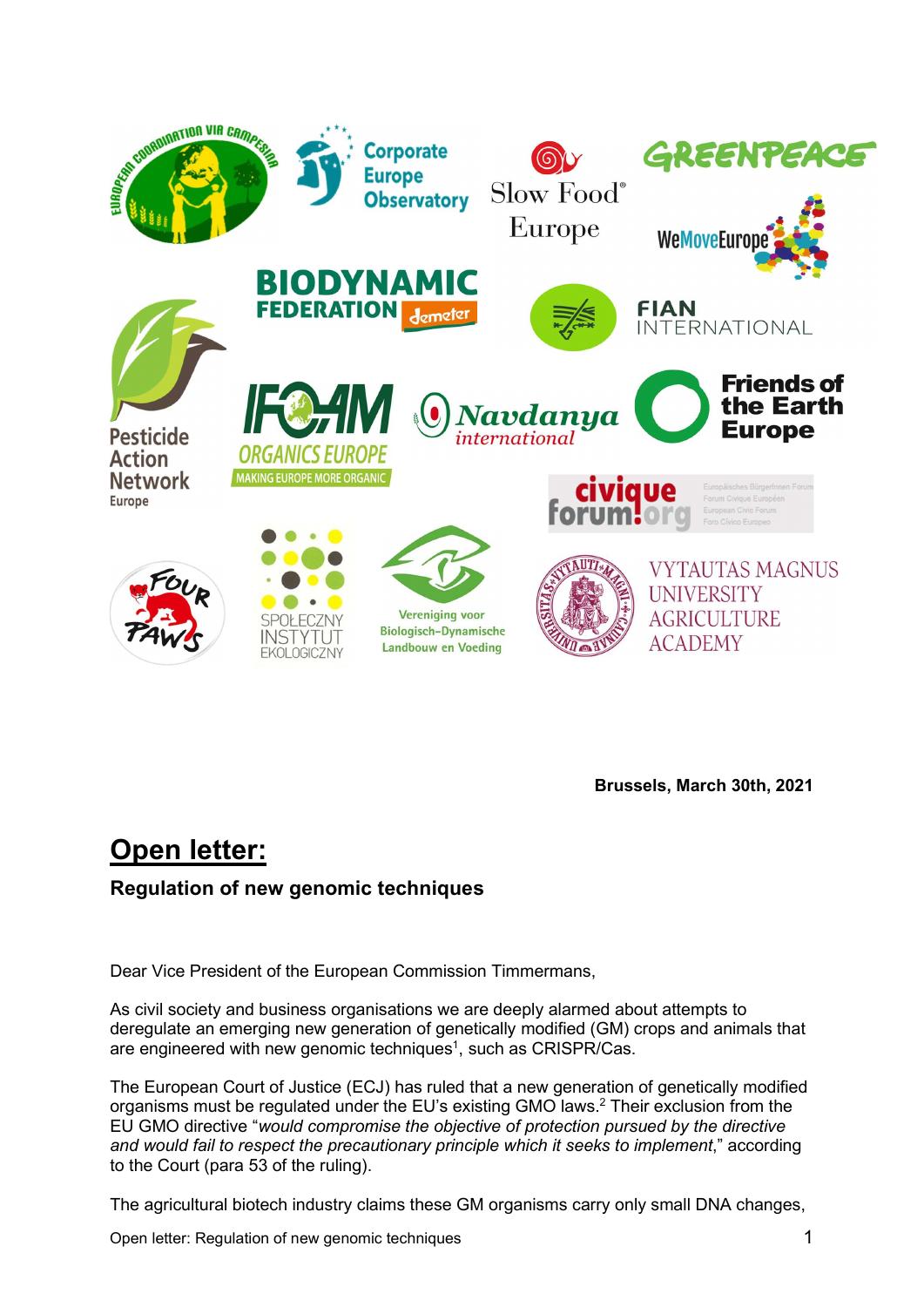which could also arise naturally, and therefore do not pose any risks. However, scientific publications show that new techniques of genetic modification allow developers to make significant genetic changes, and that these changes can be very different from those that happen in nature.<sup>3</sup> Products obtained by genomic techniques are novel and the technical process fundamentally different to traditional breeding techniques, which is why products from genomic techniques are covered by patents. Moreover, new techniques of genetic modification can cause a range of unwanted genetic modifications that can result in the production of novel toxins or allergens, or in the transfer of antibiotic resistance genes.<sup>4</sup> But also intended modifications can result in traits which could raise food safety, environmental or animal welfare concerns.<sup>5</sup>

The application of new genomic techniques for breeding farm animals also raises serious animal welfare and ethical concerns. This, amongst other reasons, is due to the high number of animals required in the test phase to produce viable offspring and the lack of predictability or stability of the edits to the animals.<sup>6</sup> To genetically modify animals, plants or microorganisms with new genomic techniques could therefore pose a danger to consumers, animal welfare and the environment.

As Vice President of the European Commission, you will be involved in three upcoming decisions that are relevant to the matter. We urge you to ensure that all organisms derived from genomic techniques continue to be regulated in accordance with existing EU GMO standards, that their products do not enter our food supply illegally and that the EU takes a clear stance against the release of gene drive organisms into the environment.

# (1) European Commission decision on the regulation of new genomic techniques

The European Commission is expected to set out its views on the future regulation of new genomic techniques at the end of April, based on an in-house study mandated by the Council of Ministers.<sup>7</sup> The responsible European Commissioner, Stella Kyriakides, appears to view GM technology as a way to enhance the sustainability of farming. We are concerned that she may want to propose an exclusion of certain genomic techniques from the EU's GMO laws, as proposed by the agricultural biotech industry.

It is not realistic to expect new genomic techniques to contribute to reducing the negative impacts of farming on the environment and climate. Promises to create drought-resistant GM crops and to reduce the need for pesticides are as old as GM technology itself. $8$  These promises have failed, not least because stable yields in an unstable climate are a matter of sound farming practices and locally adapted seeds, of which there are already many successful examples.<sup>9</sup> In addition, products from genomic techniques are covered by patents. Patents on seeds have negative economic consequences for the agricultural sector, including monopolisation and concentration of the seed market.

We urge you to oppose any weakening of EU GMO regulations, and to ensure the full application of the ECJ ruling of 25 July 2018 in line with the precautionary principle. To achieve this, the European Commission should support member states' efforts to prevent the illegal contamination of EU imports with unauthorised GM crops created with new genomic techniques.<sup>10</sup>

# (2) Announced UK regression on EU GMO standards

The UK government is conducting a public consultation on whether to include or exclude new breeding techniques including genetic engineering in its definition of Genetically Modified Organisms (GMOs). If they change their current definition, this would clearly weaken their national health and environmental standards vis-à-vis those of the EU.11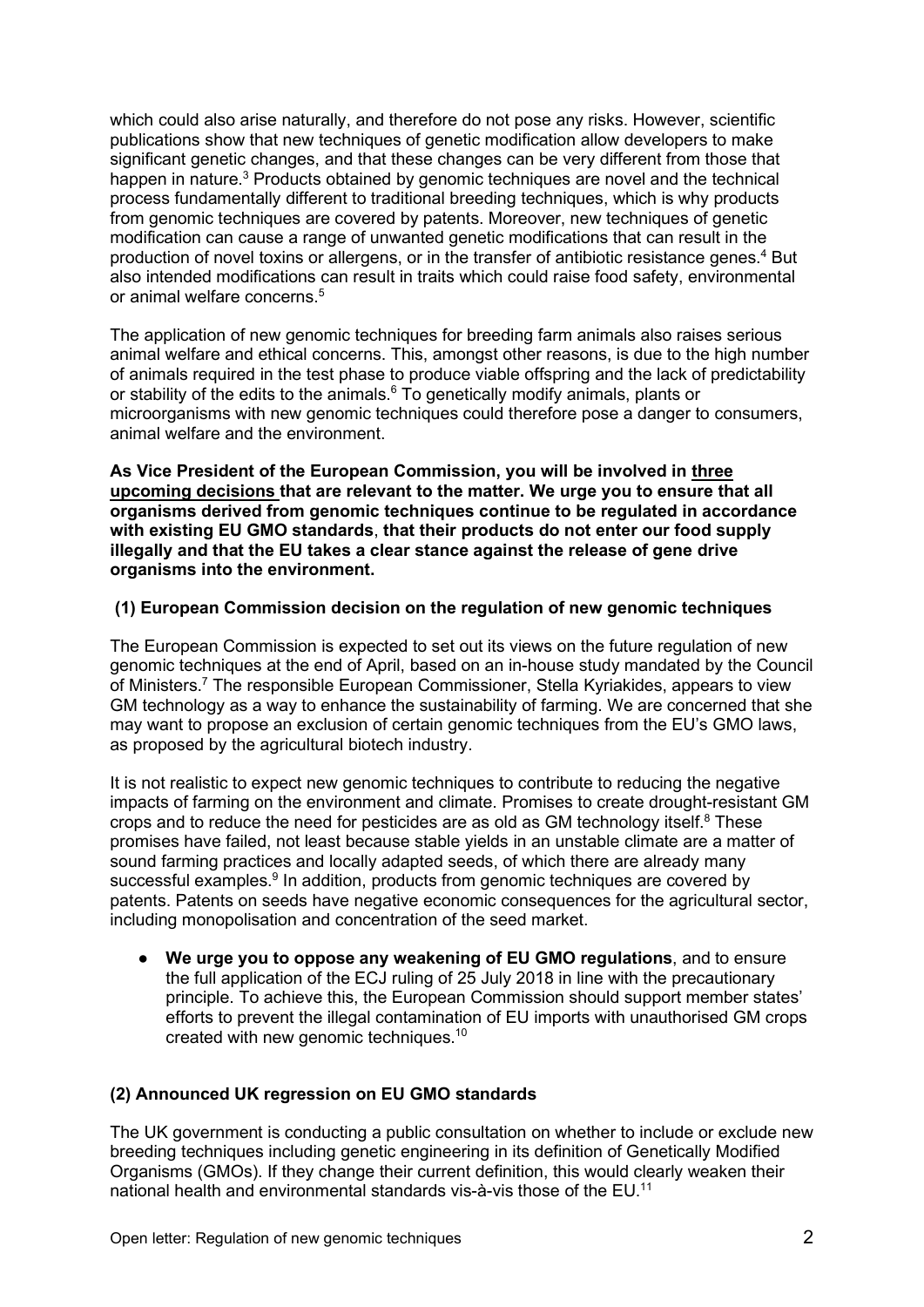● We ask you to support a strong European Commission response to the UK's consultation regarding a possible change in regulations, which would represent a clear breach of the TCA's principle of non-regression. Please ask the UK government to drop its plans or face the consequences with regards to future trade in agricultural goods between the EU and the UK.

# (3) EU position on the global regulation of gene drive organisms

1) A particularly worrying application of new genomic techniques are gene drives. This technology can genetically engineer, decimate or eradicate entire populations of wild organisms, of which most prominently insects.<sup>12</sup> In times of ecological crisis, when one million species are under threat, we simply cannot experiment with a technology that has aptly been termed "extinction on demand".<sup>13</sup> A first representative poll among citizens from eight EU countries shows high levels of opposition to and very low levels of support for the use of gene drive technology in the environment.<sup>14</sup>

The European Commission has declared it wants the EU to be a leader in the defence of nature. It will represent the EU in the upcoming negotiations under the UN Convention on Biological Diversity and the Cartagena Protocol.

● We ask you to support a global moratorium on the environmental release of gene drive organisms for precautionary reasons at international level, as called for by the European Parliament.<sup>15</sup>

Vice President of the European Commission, the outcomes of these three policy processes will determine the safety of our food supply, and the future health of our environment and climate. We urge you to make sure the ECJ ruling will be fully implemented. We count on you to uphold the precautionary principle, safeguard a high level of protection and the right of farmers and consumers alike, to choose what they plant and eat. This requires that all new genomic techniques are regulated, thoroughly risk assessed and labelled.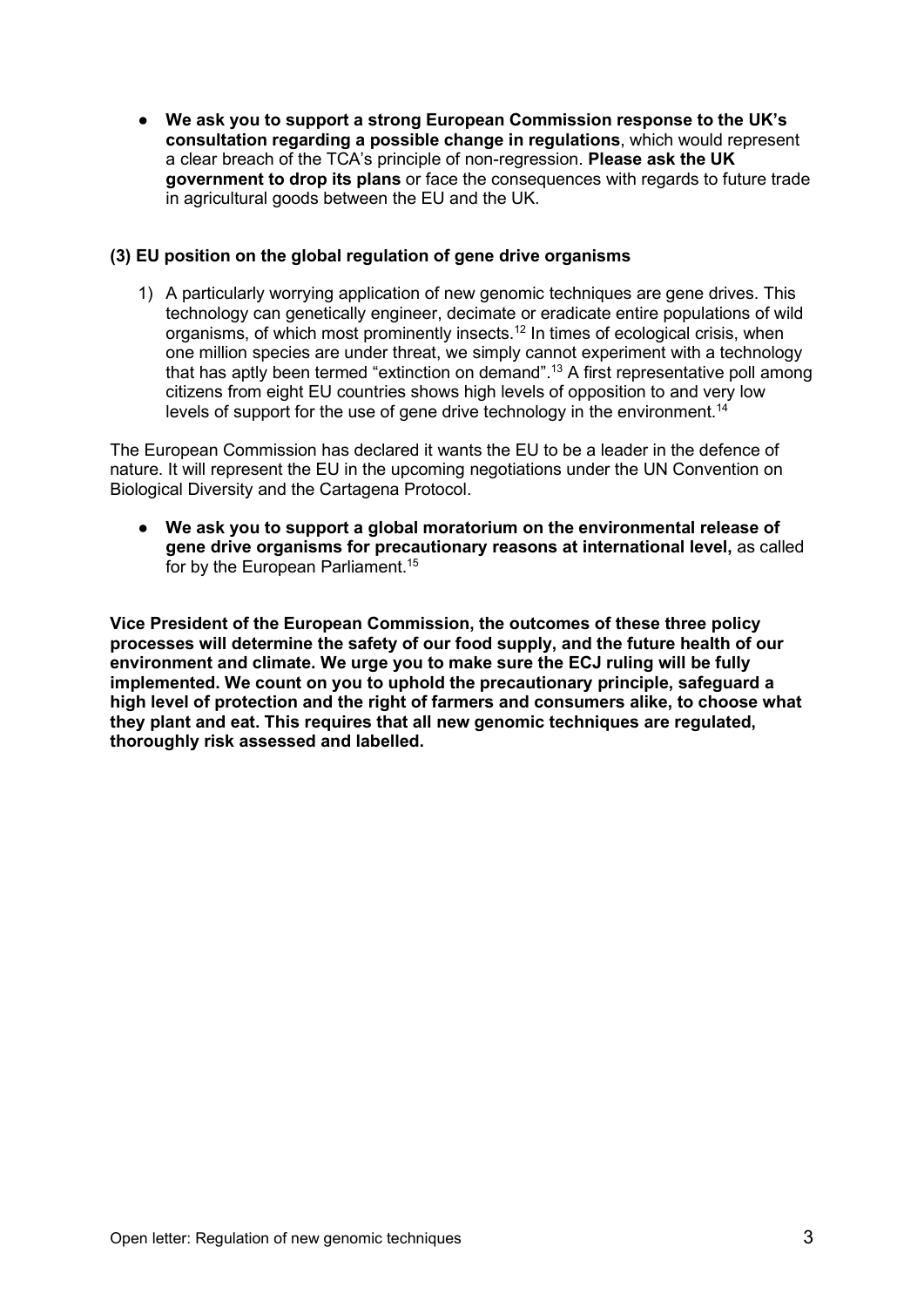# **Signatories**

#### International

Biodynamic Federation Demeter International FIAN International Navdanya International

#### Europe

Corporate Europe Observatory European Coordination Via Campesina (ECVC) Forum Civique Européen Four paws Friends of the Earth Europe Greenpeace IFOAM Organics Europe Pesticide Action Network Europe Slow Food Europe WeMove Europe

# Austria

Arche Noah GLOBAL 2000 - Friends of the Earth Austria ÖBV-Via Campesina Austria

#### Belgium

Agroecology In Action Amis de la Terre Belgique BioForum Boerenforum CNCD-11.11.11. FIAN Belgium FUGEA (Fédération Unie de Groupements d'éleveurs et d'agriculteurs) Inter Environnement Wallonie (IEW) Libère Terre, association citoyenne et paysanne Mouvement d'action paysanne (MAP) **Natagora** Nature & Progrès Belgique Quinoa Réseau Meuse Rhin Moselle pour les semences paysannes et citoyennes Terre-en-vue UNAB Union des Agrobiologiqtes belges Velt Vereniging voor Ecologisch Leven en Tuinieren Vitale Rassen vzw Climaxi **Wervel** 

#### Croatia

Croatian Organic Farmers Associations Alliance - HSEP Zelena akcija / Friends of the Earth Croatia ZMAG

**Cyprus** FoE Cyprus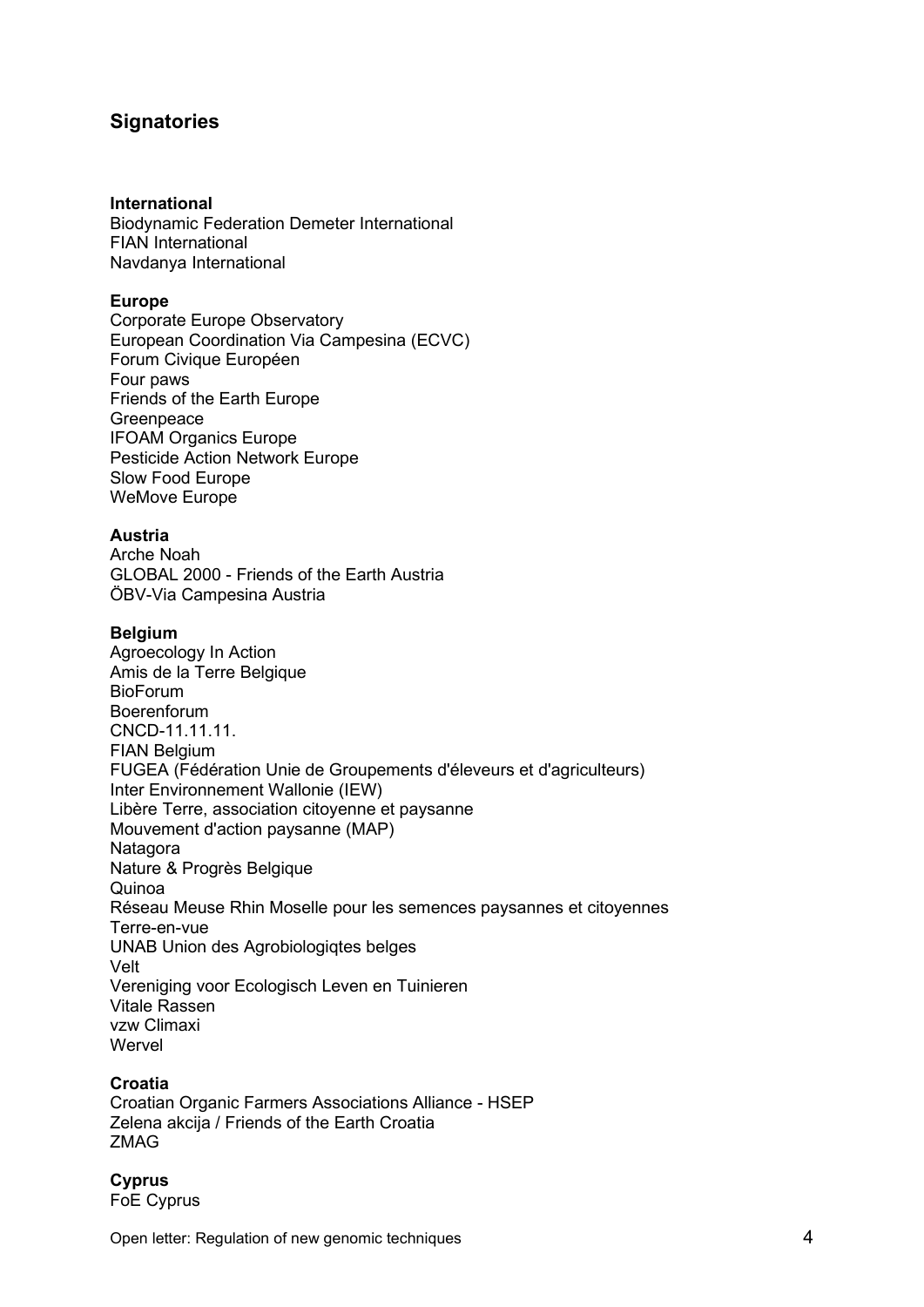# Czech Republic

Demeter Czech & Slovak Republic Hnutí DUHA - Friends of the Earth Czech Republic Members of S-0-S Slovenský ochranársky snem: Barborjak Sabina, Guldan Fero, Homolová Zuzana, Huba Mikuláš, Hudeková Zuzana, Kalašová Gabika, Lacinová Ľubica, Líška Branislav, Medal Richard, Medalová Klaudia, Nvota Juraj, Pačenovský Samuel, Párnická Soňa, Pavlovská Patrícia, Peciar Tomáš, Pifko Henrich, Szabó Štefan, Szabová Lucia, Šremer Pavel, Topercer Ján, Trubíniová Ľubica, Veverka Miloš, Zamkovský Juraj, Ziman Pavol, Kolková Ľubica STUŽ - Společnost pro trvale udržitelný život

#### Denmark

Dansk Vegetarisk Forening Demeterforbundet i Danmark Foreningen for Biodynamisk Jordbrug Frie Bønder Levende Land Grøn Hverdag Landsforeningen Praktisk Økologi NOAH - Friends of the Earth Denmark Slow Food København

#### Finland

Biodynaaminen yhdistys - Biodynamiska föreningen Esvy

#### **France**

Confédération paysanne Demeter France MABD Mouvement de l'Agriculture Biodynamique Objectif Zéro OGM OGM Dangers Pollinis Sciences Citoyennes Terres d'abeilles

#### **Germany**

BUND - Bund für Umwelt und Naturschutz Deutschland e.V. Kulturpflanzen- und Nutztiervielfalt e.V. Apfel Gut e.V. Arbeitsgemeinschaft bäuerliche Landwirtschaft (AbL) e.V. Bioland BOLW Bundesverband Gruene Liga Demeter e.V. Fördergemeinschaft Ökologischer Obstbau (FÖKO e.V.) Fruchtwechsel e.V. GLS Bank Interessengemeinschaft für gentechnikfreie Saatgutarbeit (IG Saatgut) **Naturland** Save Our Seeds Slow Food Germany Umweltinstitut München Verbraucherzentrale Bundesverband e.V. Zukunftstiftung Landwirtschaft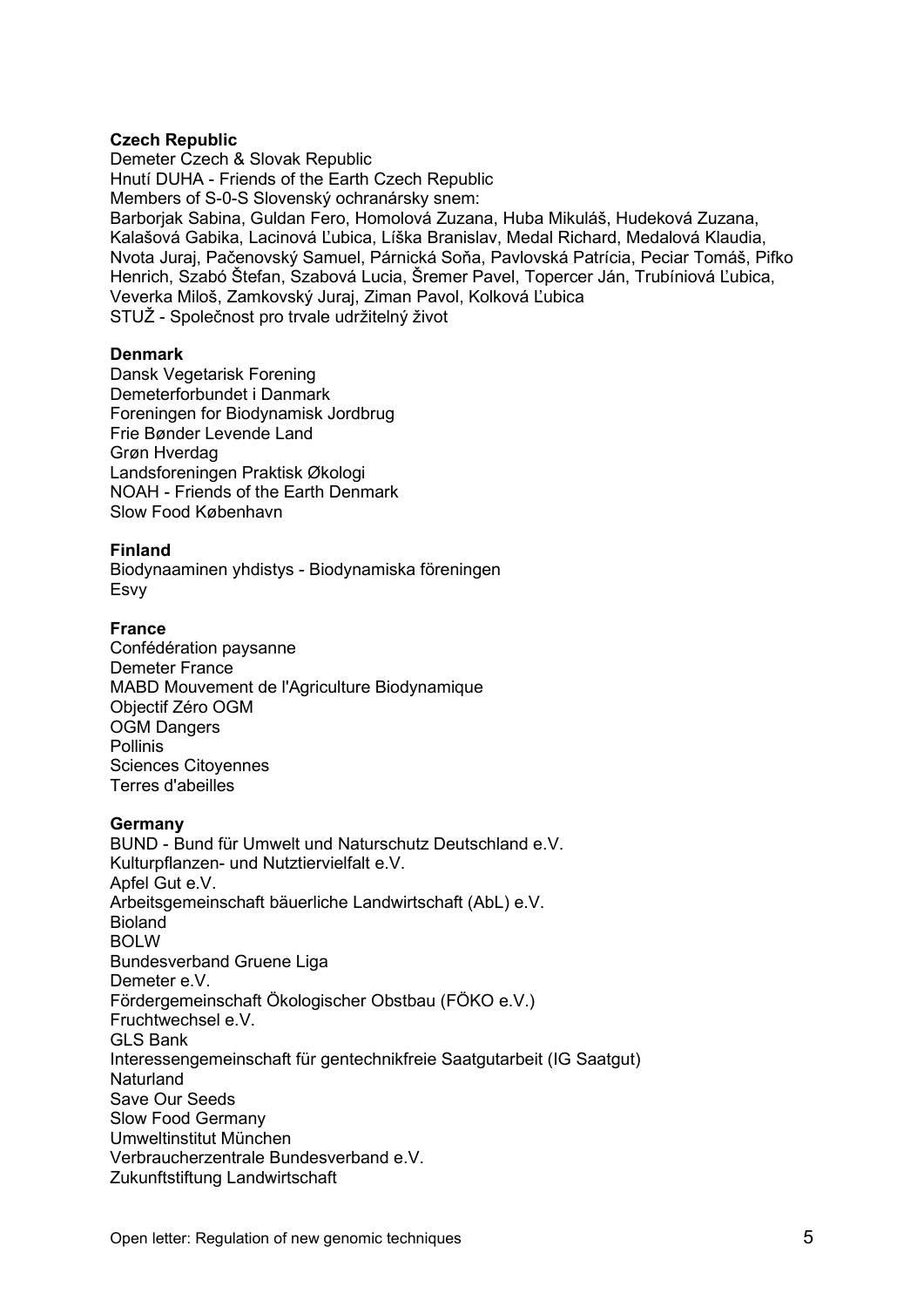# **Greece**

Alternative Community Peliti Association of Organic Farmers of Northern Greece Dimitra"Organic farmers association of Ilia Organic Markets of Attica

# Hungary

Biodinamikus Közhasznú Egyesület Fenntarthatóság Felé Egyesület / Towards Sustainability Association Hungarian Research Institute of Organic Agriculture – OMKi Közép-magyarországi Zöld Kör Magyar Természetvédők Szövetsége / Friends of the Earth Hungary

#### Ireland

ISPCA

#### Italy

Demeter Italia Italian Association of Organic Agriculture (AIAB) Slow Food Italia Asociazione Rurale Italiana (ARI)

#### Latvia

Permakultura

#### Lithuania

Gamtinės Žemdirbystės Institutas Lietuvos biodinaminės žemdirbystės ir perdirbimo asociacija Biodinamika LT Vytautas Magnus University Agricultural Academy

#### Luxembourg

Oikopolis Groupe SEED Luxembourg asbl Vereenegung fir Biolandwirtschaft Lëtzebuerg a.s.b.l.

#### Malta

FoE Malta Nadir

# **Netherlands**

Slow Food Netherland Stichting Demeter Vereniging voor Biologisch-Dynamische Landbouw en Voeding

#### Norway

Biologisk-dynamisk Forening

# Poland

Demeter Polska Ekoland lubelski Fundacja Mała Wielka Zmiana Fundacja Rolniczej Różnorodności Biologicznej AgriNatura Fundacja Strefa Zieleni Fundacja Zielone Swiatło Instytut Spraw Obywatelskich/The Civil Affair Institute Społeczny Instytut Ekologiczny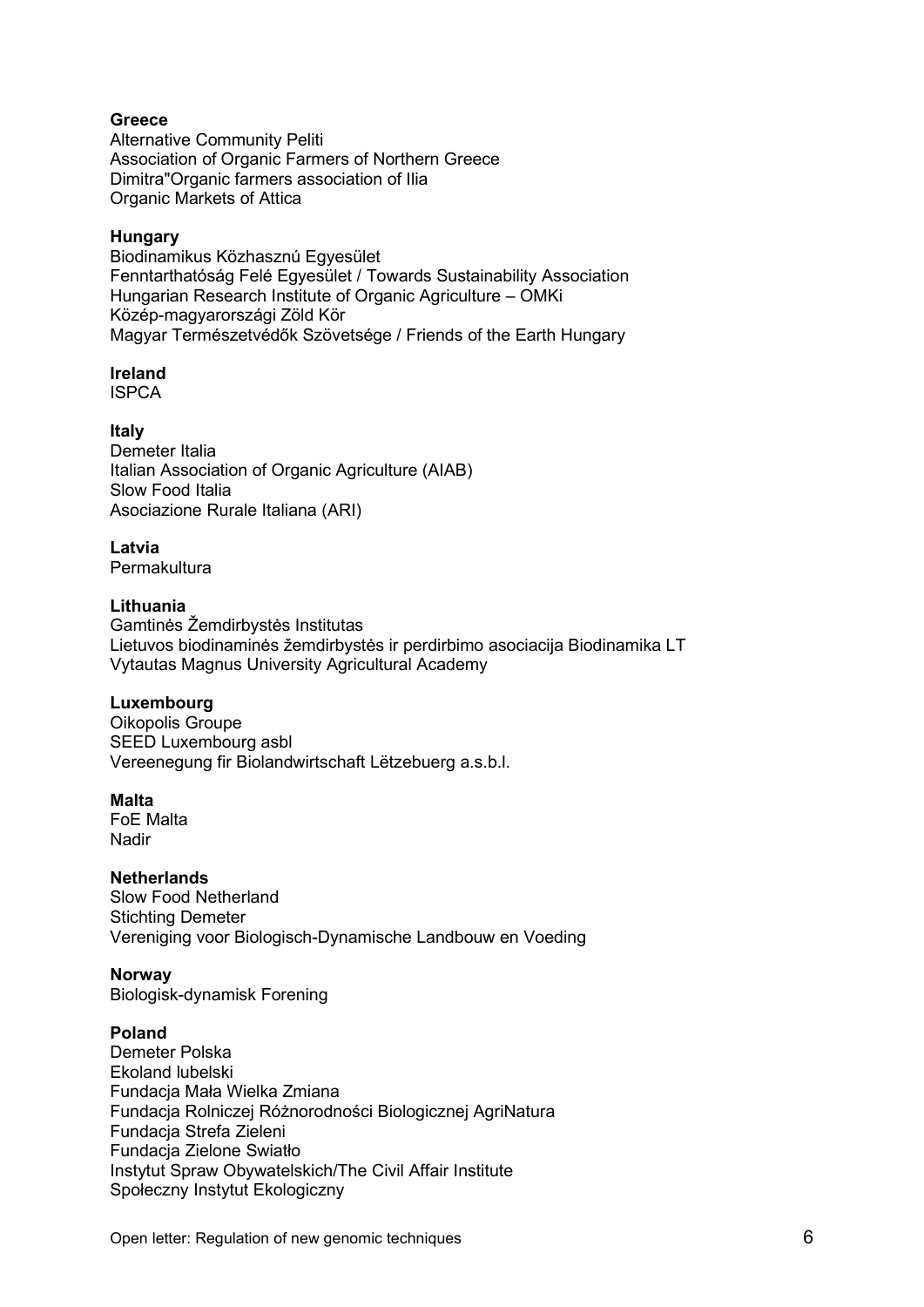Stowarzyszenie Polska Wolna od GMO Stowarzyszenie producentów ekologicznych EKOŁAN Zielone Wiadomości

## **Portugal**

AEPGA - Associação para o Estudo e Protecção do Gado Asinino Circulos de Sementes CNA - Confederação Nacional da Agricultura Confederacao Nacional Da Agricultura GAIA-Environmental Action and Intervention Group Movimento Cívico Ar Puro NDMALO-GE Palombar - Associação de Conservação da Natureza e do Património Rural Parents for Future Portugal Plataforma Transgénicos Fora Rede para o Decrescimento Térrea - Associação para a Cultura, o Desenvolvimento Sustentável e a Cidadania TROCA-Plataforma por um Comércio Internacional Justo Wakeseed ZERO, Associação Sistema Terrestre Sustentável

#### Romania

Eco Ruralis Hosman Durabil

#### Slovakia

Aeternus vita Agro-eko fórum Centrum environmentálnych aktivít-CEA CEPTA – Centrum pre trvaloudržateľné alternatívy Druživa EKOTREND Slovakia - Zväz ekologického poľnohospodárstva Members of S-0-S Slovenský ochranársky snem (Slovak Conservation Assembly): Barborjak Sabina, Guldan Fero, Homolová Zuzana, Huba Mikuláš, Hudeková Zuzana, Kalašová Gabika, Lacinová Ľubica, Líška Branislav, Medal Richard, Medalová Klaudia, Nvota Juraj, Pačenovský Samuel, Párnická Soňa, Pavlovská Patrícia, Peciar Tomáš, Pifko Henrich, Szabó Štefan, Szabová Lucia, Šremer Pavel, Topercer Ján, Trubíniová Ľubica, Veverka Miloš, Zamkovský Juraj, Ziman Pavol, Kolková Ľubica Občianska iniciatíva Slovensko bez GMO SLOBODA ZVIERAT Slow Food Pressburg **SOSNA** Spoločnosť pre trvalo udržateľný život- Society for Sustainable Living Slovakia VČELÁRSKY EKOLOGICKÝ SPOLOK SLOVENSKA Zóny bez pesticídov Zväz výrobcov krmív, skladovateľov a obchodných spoločností Žyvot Rusyna

# Slovenia

EkoSemena - OrganicSeeds Institute&Semenjalnica Umanotera Združenje Demeter Slovenija

# **Spain**

Amigos de la Tierra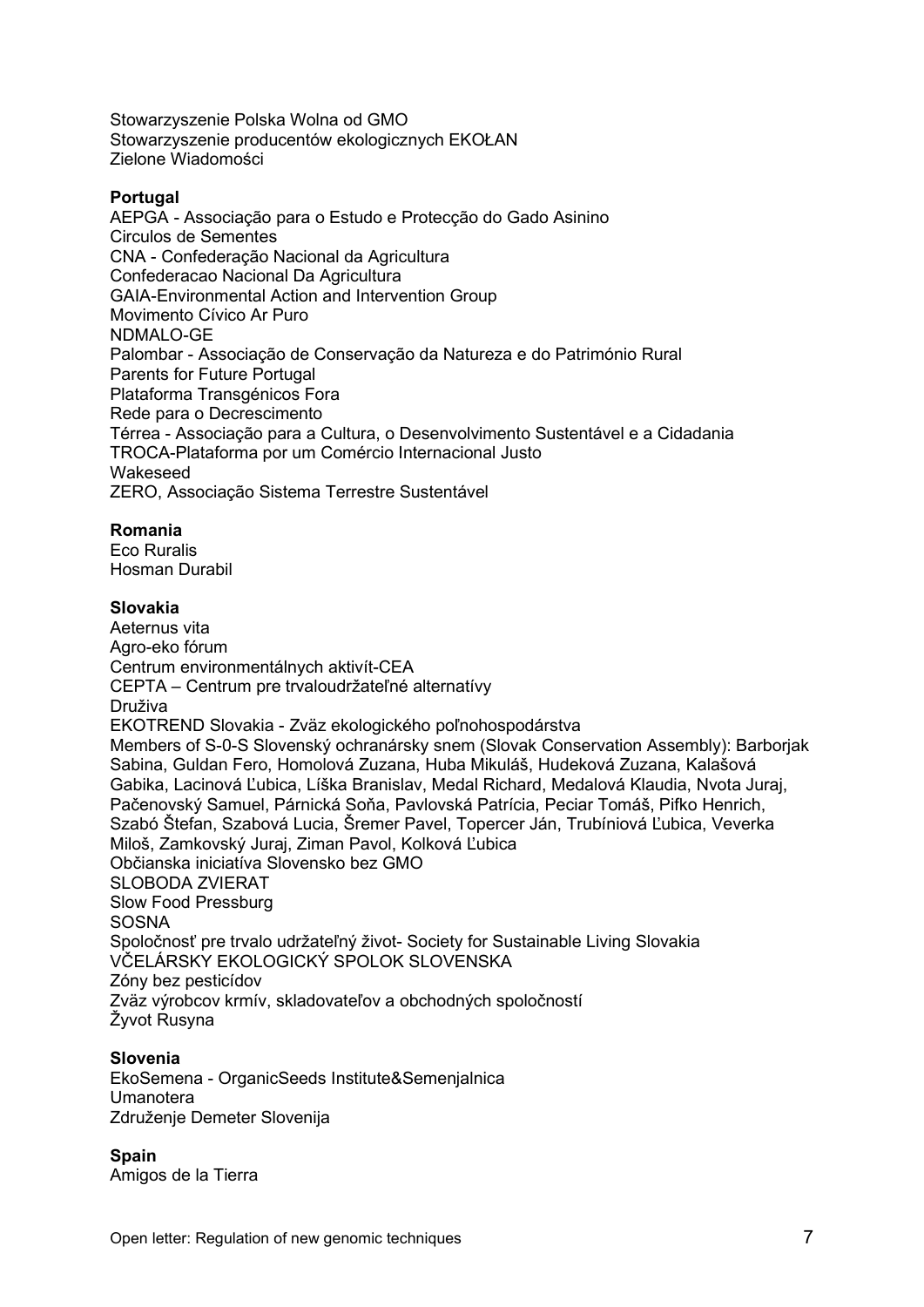Sweden NordBruk Svenska Demeterförbundet

# United Kingdom

Biodynamic Association Certification UK **Econexus** GM Watch Land Workers' Alliance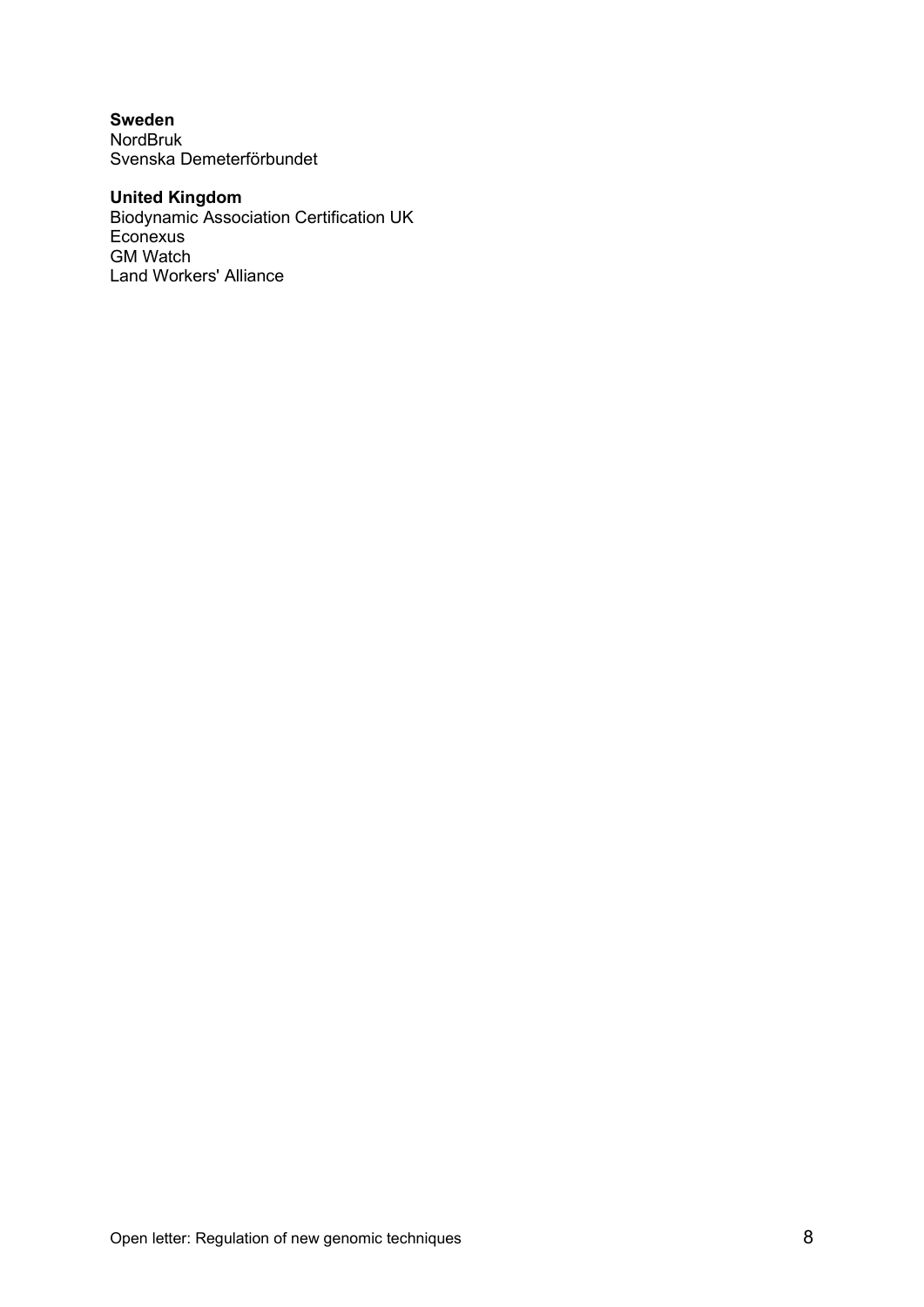# <sup>1</sup>References

1 According to the European Council (https://eur-lex.europa.eu/legal-

content/EN/TXT/PDF/?uri=CELEX:32019D1904&from=EN) new mutagenesis techniques (i.e. new genomic techniques) must be defined in the light of the ECJ ruling in case C-528/16. They therefore include all genetic modification techniques "which appeared or were mostly developed since Directive 2001/18 was adopted" (para 51 of the Ruling of the European Court of Justice, 25 July 2018, Case C 528/16,

http://curia.europa.eu/juris/document/document.jsf?text=&docid=204387&pageIndex=0&doclang=E N& mode=req&dir=&occ=first&part=1&cid=709582

 $2$  Arguing that "the risks linked to the use of those new techniques/methods of mutagenesis might prove to be similar to those which result from the production and release of a GMO through transgenesis. It thus follows from the material before the Court, first, that the direct modification of the genetic material of an organism through mutagenesis makes it possible to obtain the same effects as the introduction of a foreign gene into that organism and, secondly, that the development of those new techniques/methods makes it possible to produce genetically modified varieties at a rate and in quantities quite unlike those resulting from the application of conventional methods of random mutagenesis." (para. 48 of ECJ ruling quoted in note [1])

 $3$  Eckerstorfer MF et al (2019). An EU perspective on biosafety considerations for plants developed by genome editing and other new genetic modification techniques (nGMs). https://doi.org/10.3389/fbioe.2019.00031 Kawall, K., Cotter, J. & Then, C. Broadening the GMO risk assessment in the EU for genome editing technologies in agriculture. Environ Sci Eur 32, 106 (2020). https://doi.org/10.1186/s12302- 020-00361-2

4 Sansbury, B.M., Hewes, A.M. & Kmiec, E.B. Understanding the diversity of genetic outcomes from CRISPR-Cas generated homology-directed repair. Commun Biol 2, 458 (2019) https://doi.org/10.1038/s42003-019-0705-y

 Norris, A.L., Lee, S.S., Greenlees, K.J. et al. Template plasmid integration in germline genomeedited cattle. Nat Biotechnol 38, 163–164 (2020). https://doi.org/10.1038/s41587-019-0394-6 Rezza, A., Jacquet, C., Le Pillouer, A. et al. Unexpected genomic rearrangements at targeted loci associated with CRISPR/Cas9-mediated knock-in. Sci Rep 9, 3486 (2019) https://doi.org/10.1038/s41598-019-40181-w ,

 Robinson, Cl. Antoniou, M. & Fagan J. GMO myths and truths. Updated with new information on 'new GM' techniques, Earth Open Source, Fairfield, (2018) (4th ed)

 Adikusuma, F., Piltz, S., Corbett, M.A. et al. Large deletions induced by Cas9 cleavage. Nature 560, E8–E9 (2018). https://doi.org/10.1038/s41586-018-0380-z

 Rayner, E. et al. CRISPR-Cas9 Causes Chromosomal Instability and Rearrangements in Cancer Cell Lines, Detectable by Cytogenetic Methods, The CRISPR Journal. Dec 2019. pp. 406-416. http://doi.org/10.1089/crispr.2019.0006

5 Eckerstorfer MF et al (2019). An EU perspective on biosafety considerations for plants developed by genome editing and other new genetic modification techniques (nGMs) https://doi.org/10.3389/fbioe.2019.00031

 $^6$  Ormandy EH, Dale J, Griffin G. Genetic engineering of animals: ethical issues, including welfare concerns. Can Vet J. 2011;52(5):544-550. https://www.ncbi.nlm.nih.gov/pmc/articles/PMC3078015/

7 Council Decision (EU) 2019/1904 on the study on new genomic techniques, https://eurlex.europa.eu/legal-content/EN/TXT/PDF/?uri=CELEX:32019D1904&from=EN. Scope of the European Commission's study: https://ec.europa.eu/food/plant/gmo/modern\_biotech/new-genomic